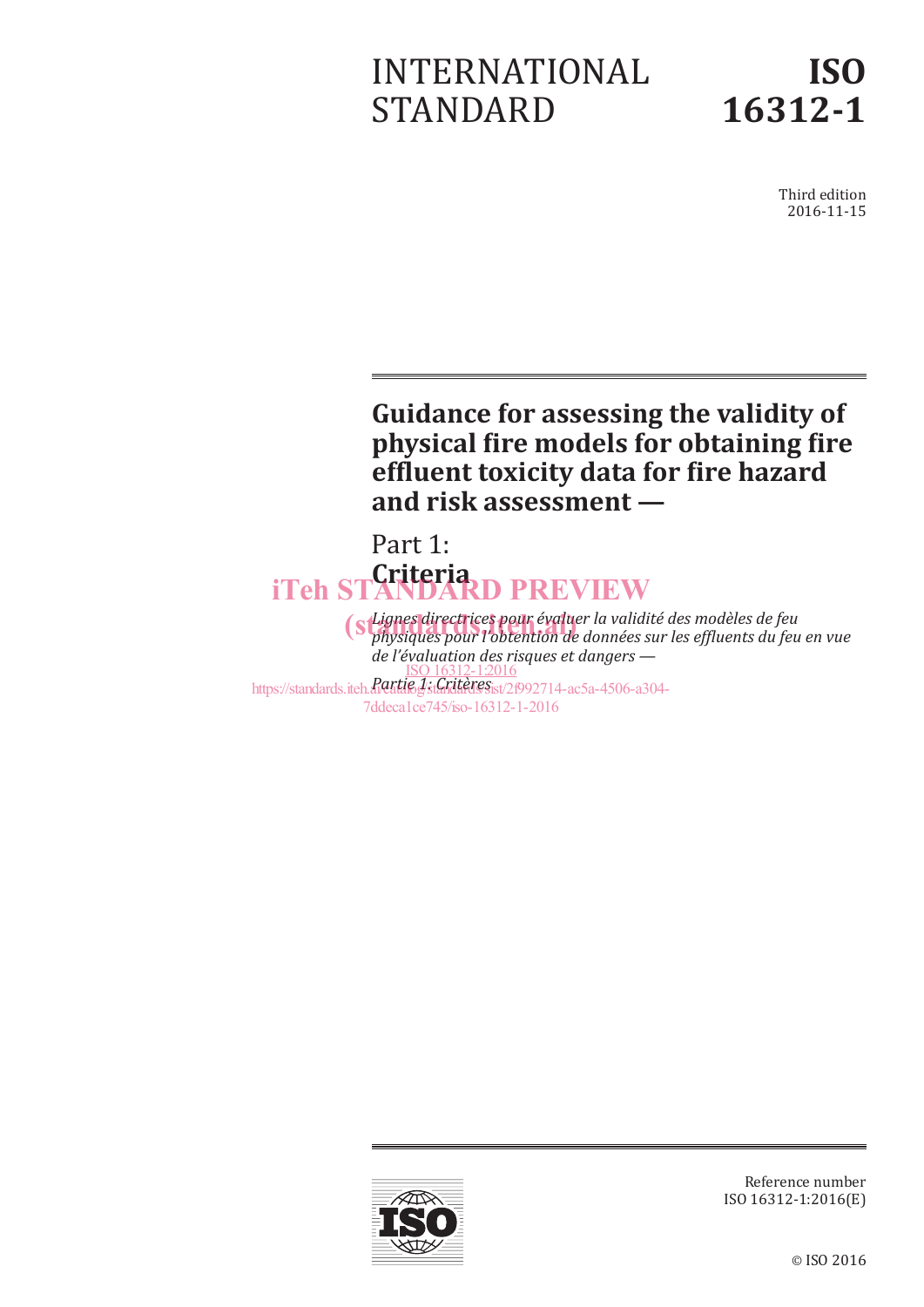## iTeh STANDARD PREVIEW (standards.iteh.ai)

ISO 16312-1:2016 https://standards.iteh.ai/catalog/standards/sist/2f992714-ac5a-4506-a304- 7ddeca1ce745/iso-16312-1-2016



#### © ISO 2016, Published in Switzerland

All rights reserved. Unless otherwise specified, no part of this publication may be reproduced or utilized otherwise in any form or by any means, electronic or mechanical, including photocopying, or posting on the internet or an intranet, without prior written permission. Permission can be requested from either ISO at the address below or ISO's member body in the country of the requester.

ISO copyright office Ch. de Blandonnet 8 • CP 401 CH-1214 Vernier, Geneva, Switzerland Tel. +41 22 749 01 11 Fax +41 22 749 09 47 copyright@iso.org www.iso.org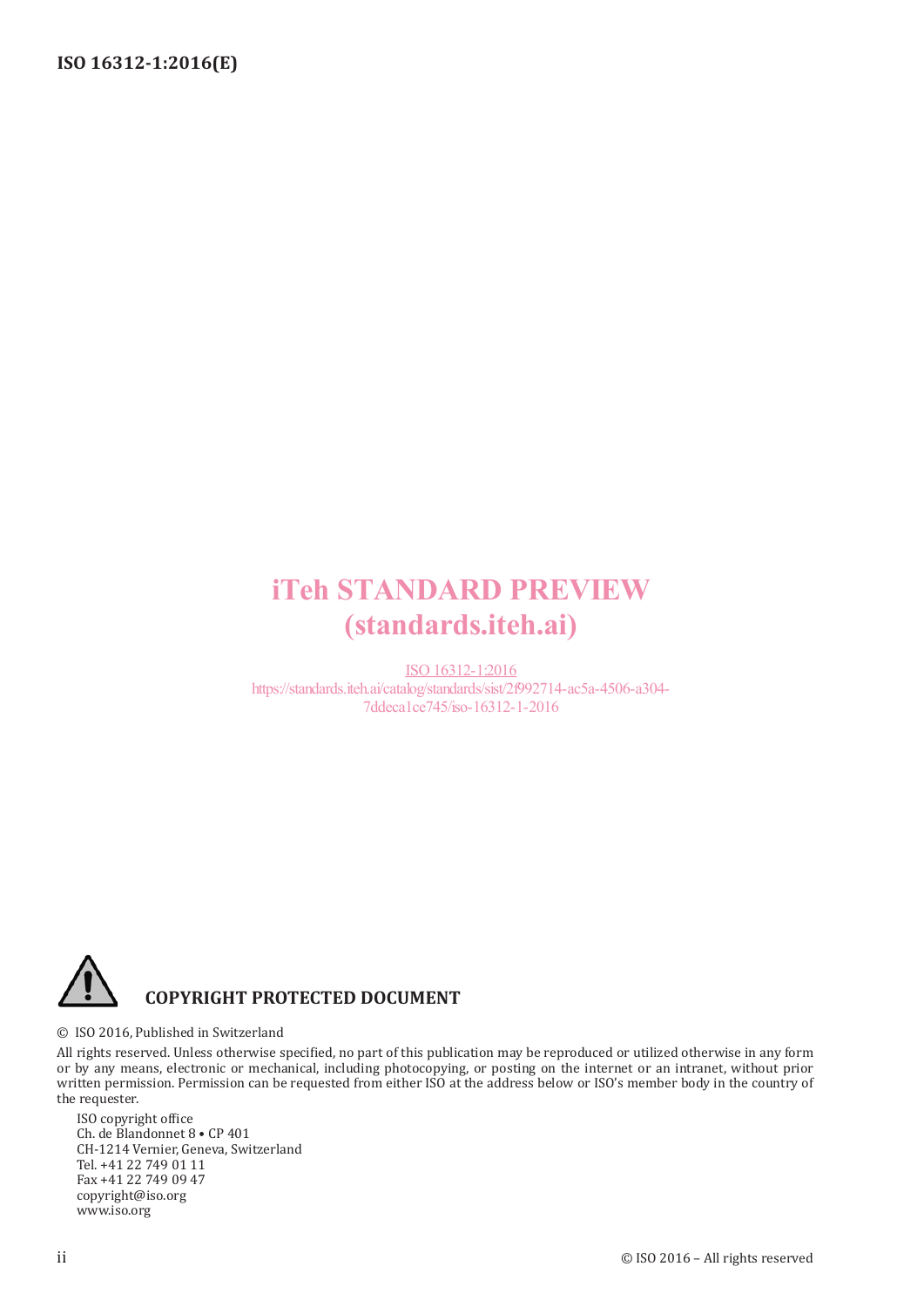## **Contents**

| ٠<br>I<br>×<br>۰, |
|-------------------|
|-------------------|

| 1 |                                                                                                                                                                                                                                     |  |
|---|-------------------------------------------------------------------------------------------------------------------------------------------------------------------------------------------------------------------------------------|--|
| 2 |                                                                                                                                                                                                                                     |  |
| 3 |                                                                                                                                                                                                                                     |  |
| 4 | 4.1<br>4.2<br>4.3<br>4.4<br>4.5                                                                                                                                                                                                     |  |
| 5 | Significance and use <u>the contract of the contract of the contract of the contract of</u> the contract of the contract of the contract of the contract of the contract of the contract of the contract of the contract of the con |  |
| 6 | The ideal fire effluent toxicity test method <b>Election Constructs</b> 3<br>6.1<br>6.2<br>6.3<br>6.4<br>6.5<br>6.6<br>6.7 Repeatability and reproducibility<br>Characteristics of fire stages<br>4                                 |  |
| 7 |                                                                                                                                                                                                                                     |  |
| 8 | Characterization of physical fire models 1-2016<br>8.1 Thermal environment in the test specimen 992714-ac5a-4506-a304-<br>8.1.1<br>Smouldering 5<br>8.1.2<br>8.1.3<br>8.1.4<br>8.2                                                  |  |
|   | 8.2.1<br>8.2.2<br>8.2.3<br>8.3<br>8.4<br>8.5<br>Use of test animals <b>contract to the contract of the contract of the contract of test animals</b> 6<br>8.6                                                                        |  |
| 9 |                                                                                                                                                                                                                                     |  |
|   |                                                                                                                                                                                                                                     |  |
|   |                                                                                                                                                                                                                                     |  |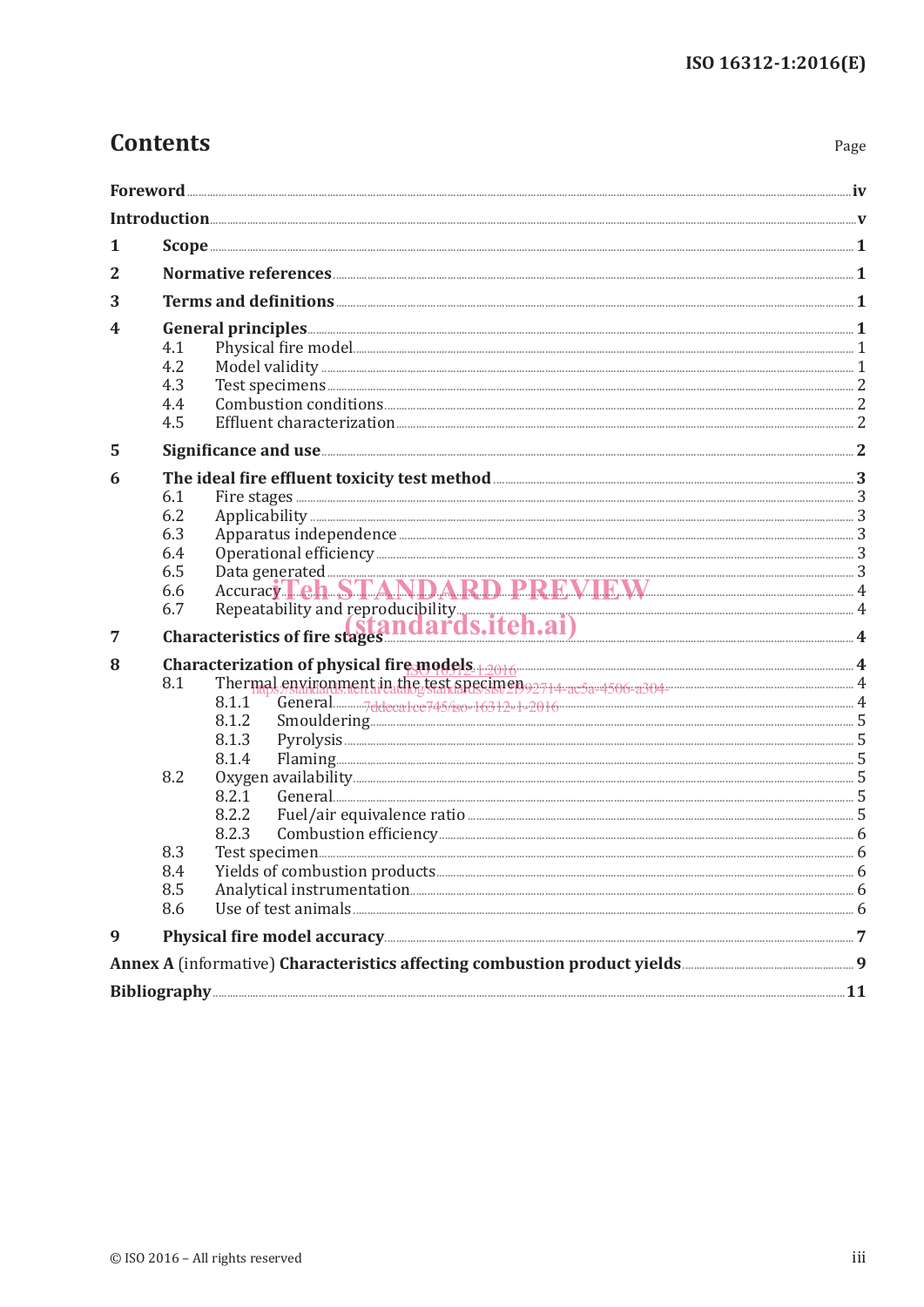### **Foreword**

ISO (the International Organization for Standardization) is a worldwide federation of national standards bodies (ISO member bodies). The work of preparing International Standards is normally carried out through ISO technical committees. Each member body interested in a subject for which a technical committee has been established has the right to be represented on that committee. International organizations, governmental and non-governmental, in liaison with ISO, also take part in the work. ISO collaborates closely with the International Electrotechnical Commission (IEC) on all matters of electrotechnical standardization.

The procedures used to develop this document and those intended for its further maintenance are described in the ISO/IEC Directives, Part 1. In particular the different approval criteria needed for the different types of ISO documents should be noted. This document was drafted in accordance with the editorial rules of the ISO/IEC Directives, Part 2 (see www.iso.org/directives).

Attention is drawn to the possibility that some of the elements of this document may be the subject of patent rights. ISO shall not be held responsible for identifying any or all such patent rights. Details of any patent rights identified during the development of the document will be in the Introduction and/or on the ISO list of patent declarations received (see www.iso.org/patents).

Any trade name used in this document is information given for the convenience of users and does not constitute an endorsement.

For an explanation on the meaning of ISO specific terms and expressions related to conformity assessment, as well as information about ISO's adherence to the World Trade Organization (WTO) principles in the<br>Technical Barriers to Trade (TBT) see the following URL: www.iso.org/iso/foreword.html Technical Barriers to Trade (TBT) see the following URL: www.iso.org/iso/foreword.html.

The committee responsible for this document is ISO/TC 92, *Fire safety*, Subcommittee SC 3, *Fire threat* **(standards.iteh.ai)** *to people and environment*.

#### ISO 16312-1:2016

This third edition cancels and replaces the second edition (1ISO 163112=152010), of which it constitutes a minor revision with the normative referen<mark>des and bibliography hav</mark>ing been updated.

A list of all parts in the ISO 16312-series can be found on the ISO website.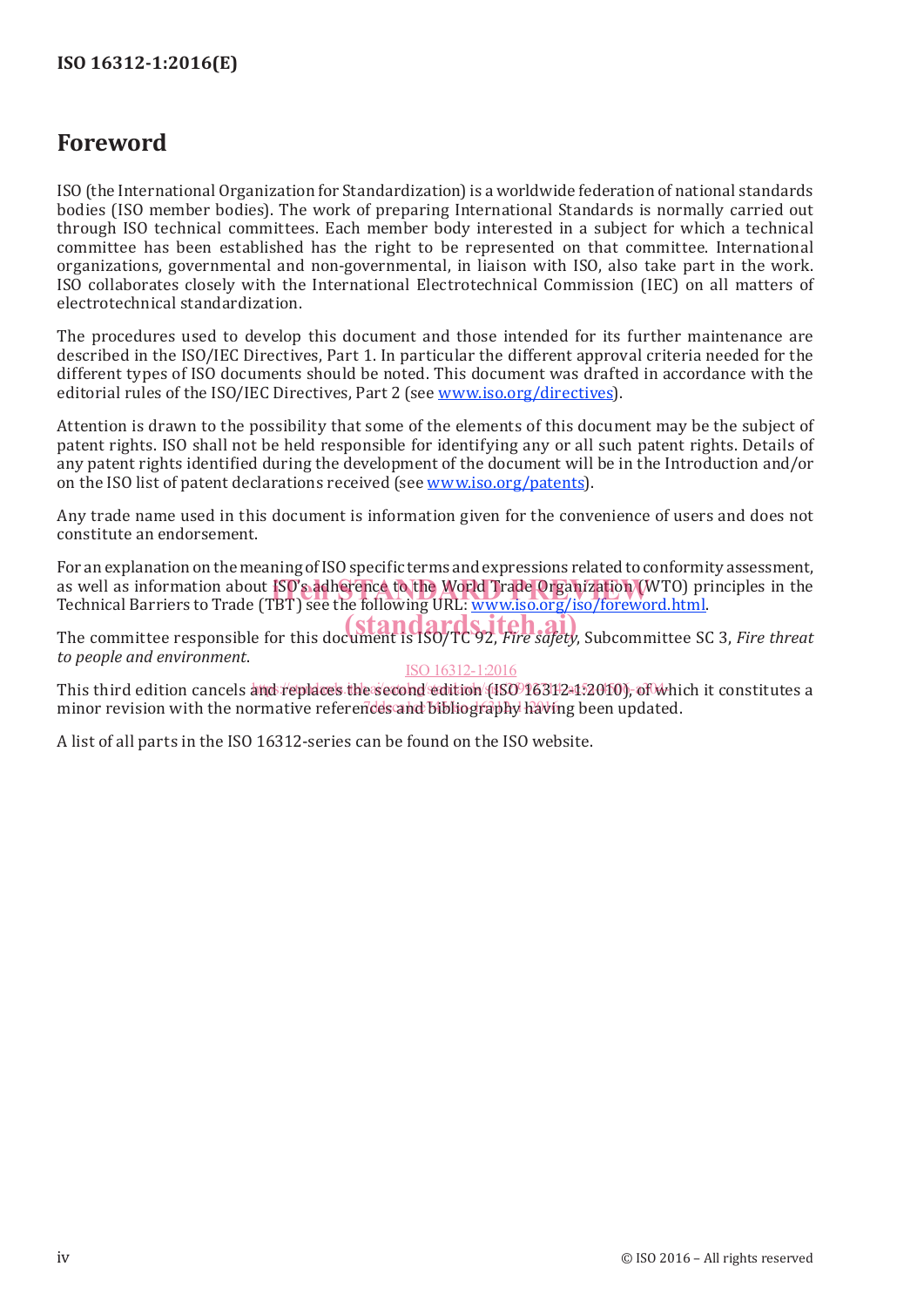### **Introduction**

Providing the desired degree of life safety for an occupancy increasingly involves an explicit fire hazard or risk assessment. This assessment includes such components as the following:

- information on the room/building properties;
- the nature of the occupancy;
- the nature of the occupants;
- the types of potential fires;
- the outcomes to be avoided, etc.

This type of determination also requires information on the potential for harm due to the effluent produced in the fire. Because of the prohibitive cost of real-scale product testing under the wide range of fire conditions, most estimates of the potential harm from the fire effluent depend on data generated from a physical fire model, a reduced-scale test apparatus and procedure for its use.

The role of a physical fire model for generating accurate toxic effluent composition is to recreate the essential features of the complex thermal and reactive chemical environment in full-scale fires. These environments vary with the physical characteristics of the fire scenario and with time during the course of the fire, and close representation of some phenomena occurring in full-scale fires can be difficult or even not possible on a small-scale. The accuracy of the physical fire model, then, depends on two features: iTeh STANDARD PREVIEW

- a) degree to which the combustion conditions in the bench-scale apparatus mirror those in the fire stage being replicated;
- b) degree to which the yields of the  $\lim_{x\to 0} \lim_{x\to 0} \lim_{x\to 0} \lim_{x\to 0} \lim_{x\to 0} \lim_{x\to 0} \lim_{x\to 0} \lim_{x\to 0} \lim_{x\to 0} \lim_{x\to 0} \lim_{x\to 0} \lim_{x\to 0} \lim_{x\to 0} \lim_{x\to 0} \lim_{x\to 0} \lim_{x\to 0} \lim_{x\to 0} \lim_{x\to 0} \lim_{x\to 0} \lim_{x\to 0} \lim_{$ commercial product at full scale are replicated by the yields from burning specimens of the product in the small-scale model. This measure is generally performed for a small set of products, and the derived accuracy is then presumed to extend to other test subjects. At least one methodology for effecting this comparison has been developed.[11]

This document provides guidance for accuracy assessment with and without the use of laboratory animals. Generally, accurate estimation of the toxic potency of the effluent can be obtained from analysis of a small number of gases (the *N*-gas hypothesis), as described in ISO 13571. This is especially true for product formulations similar to those for which the *N*-gas model has been confirmed. There are, however, cases where unusual toxicants have been generated in bench-scale apparatus. Thus, for novel commercial product formulations, confidence in the accuracy of the toxic potency measurement in the bench-scale device can be improved by a confirming bioassay and correlation with real-scale fire tests.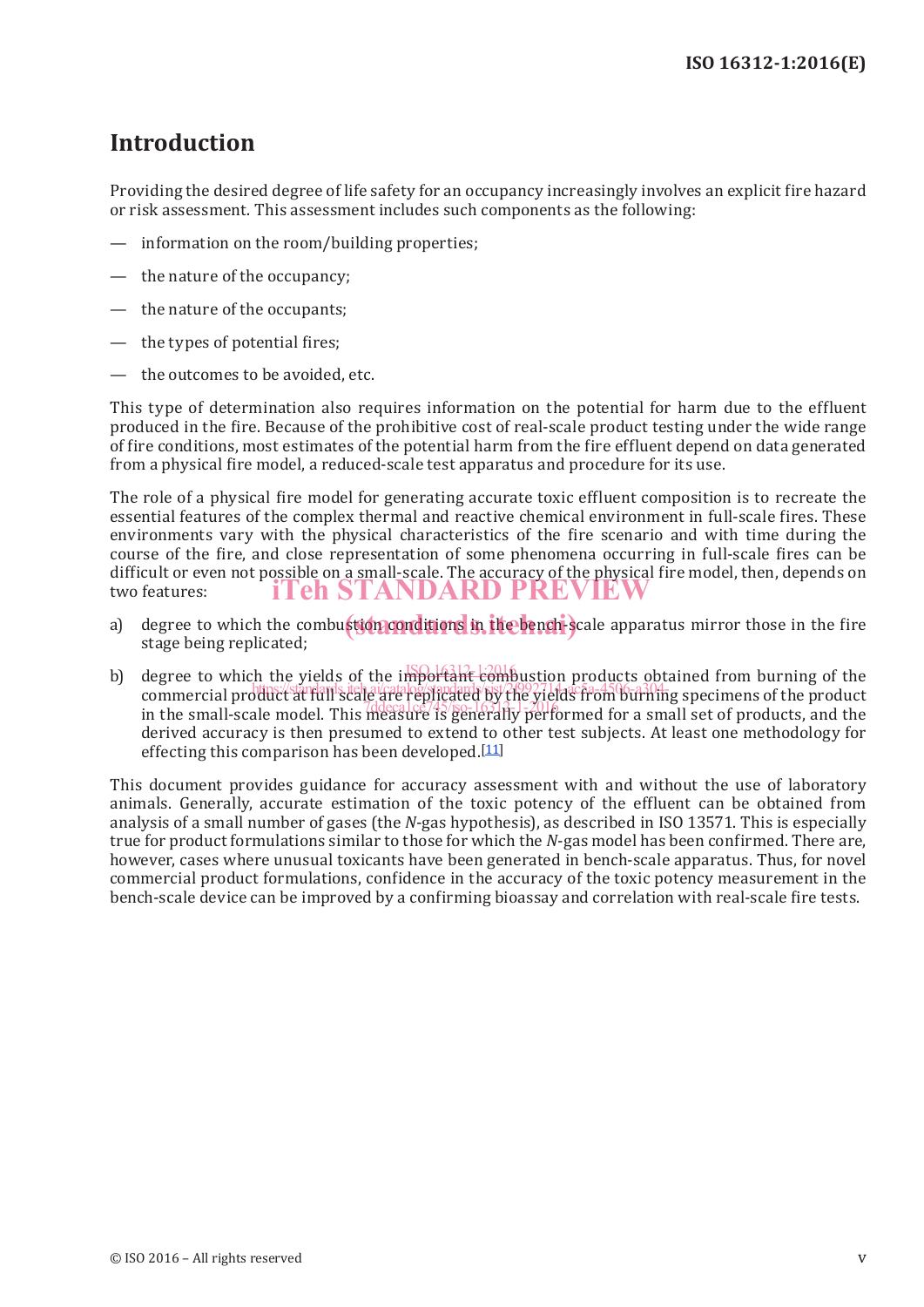## iTeh STANDARD PREVIEW (standards.iteh.ai)

ISO 16312-1:2016 https://standards.iteh.ai/catalog/standards/sist/2f992714-ac5a-4506-a304- 7ddeca1ce745/iso-16312-1-2016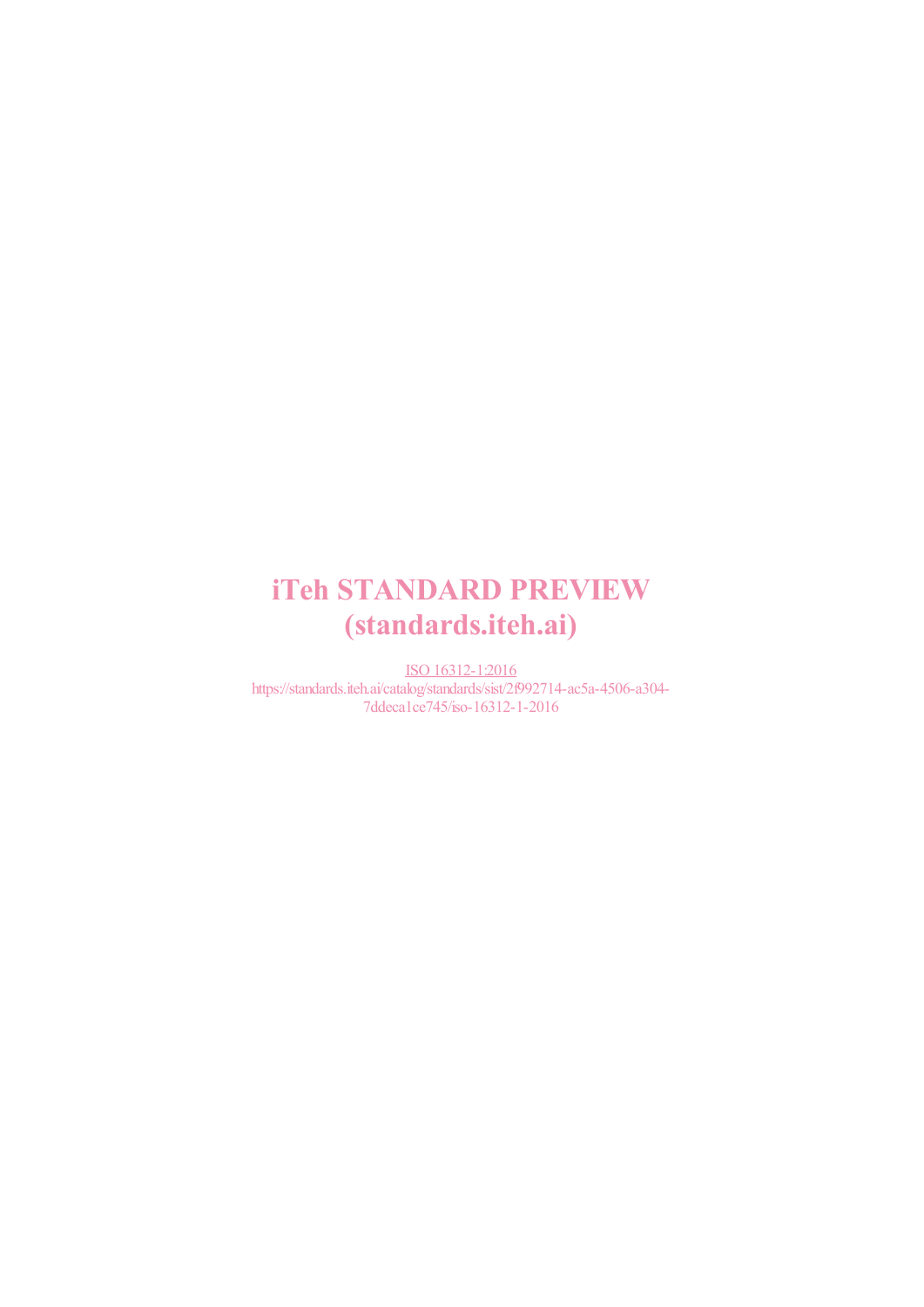## **Guidance for assessing the validity of physical fire models for obtaining fire effluent toxicity data for fire hazard and risk assessment —**

## Part 1: **Criteria**

#### **1 Scope**

This document provides technical criteria and guidance for evaluating physical fire models (i.e. laboratory combustion devices and operating protocols) used in effluent toxicity studies for obtaining data on the effluent from products and materials under fire conditions relevant to life safety.[9] Relevant analytical methods, calculation methods, bioassay procedures and prediction of the toxic effects of fire effluents can be referenced in ISO 19701, ISO 19702, ISO 19703, ISO 19706 and ISO 13344. Comparisons are detailed in ISO 29903. Prediction of the toxic effects of fire effluents can be referenced in ISO 13571 and ISO/TR 13571-2.

## 2 Normative references **STANDARD PREVIEW**

The following documents are referred to in the text this uch a way that some or all of their content constitutes requirements of this document. For dated references, only the edition cited applies. For undated references, the latest edition of <u>the referenced d</u>ocument (including any amendments) applies.

ISO13571:2012, *Life-threatening components of fire— Guidelines for the estimation of time to compromised tenability in fires* https://standards.iteh.ai/catalog/standards/sist/2f992714-ac5a-4506-a304- 10deca1ce749/<del>1</del>0-1631944-2016

### **3 Terms and definitions**

For the purposes of this document, the terms and definitions given in ISO 13943 apply.

ISO and IEC maintain terminological databases for use in standardization at the following addresses:

- IEC Electropedia: available at http://www.electropedia.org/
- ISO Online browsing platform: available at http://www.iso.org/obp

#### **4 General principles**

#### **4.1 Physical fire model**

A physical fire model is characterized by the requirements placed on the form of the test specimen, the operational combustion conditions and the capability of analysing the products of combustion.

#### **4.2 Model validity**

For use in providing data for effluent toxicity assessment, the validity of a physical fire model is determined by the degree of accuracy with which it reproduces the yields of the principal toxic components in real-scale fires.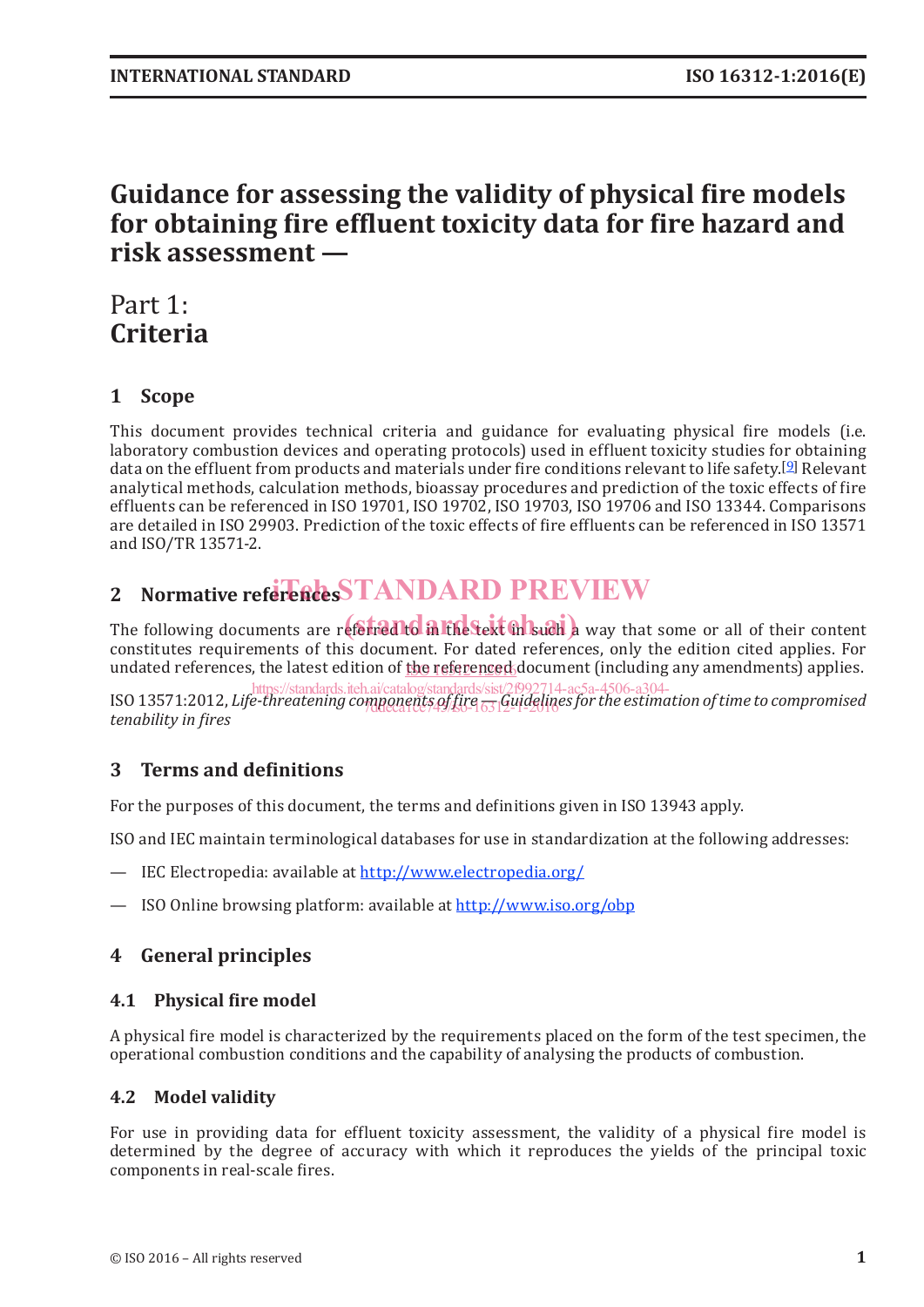#### **4.3 Test specimens**

Fire safety engineering requires data on commercial products or product components. In a reducedscale test, the manner in which a specimen of the product is composed can affect the nature and yields of the combustion products.

#### **4.4 Combustion conditions**

The yields of combustion products depend on such apparatus conditions as the fuel/air equivalence ratio, whether the decomposition is flaming or non-flaming, the persistence of flaming of the sample, the temperature of the specimen and the effluent produced, the stability of the decomposition conditions, and the interaction of the apparatus with the decomposition process, with the effluent and the flames.

#### **4.5 Effluent characterization**

**4.5.1** For the effluent from most common materials, the major acute toxic effects have been shown to depend upon a small number of major asphyxiant gases and a somewhat wider range of inorganic and organic irritants. In ISO 13571, a base set of combustion products has been identified for routine analysis. Novel materials can evolve previously unidentified toxic products. Thus, a more detailed chemical analysis can be needed in order to provide a full assessment of acute effects and to assess chronic or environmental toxicants. A bioassay can provide guidance on the importance of toxicants not included in the base set. ISO 19706 contains a fuller discussion of the utility of bioassays.

**4.5.2** It is essential that the physical fire model enable accurate determinations of chemical effluent composition.

## (standards.iteh.ai)

**4.5.3** It is desirable that the physical fire model accommodate a bioassay method.

ISO 16312-1:2016

**5 Significance and use** https://standards.iteh.ai/catalog/standards/sist/2f992714-ac5a-4506-a304- 7ddeca1ce745/iso-16312-1-2016

**5.1** Most computational models of fire hazard and risk require information regarding the potential of fire effluent (gases, heat and smoke) to cause harm to people and to affect their ability to escape or to seek refuge.

**5.2** The quality of the data on fire effluent has a profound effect on the accuracy of the prediction of the degree of life safety offered by an occupancy design.

**5.3** Due to the large number of products to be included in fire safety assessments, the high cost of performing real-scale tests of products, and the small number of large-scale test facilities, information on effluent toxicity is most often obtained from physical fire models.

**5.4** There are numerous physical fire models cited in national regulations. These apparatus vary in design and operation, as well as in their degree of characterization. This document defines what apparatus characteristics should define a physical fire model, identifies the data appropriate for assessing the validity of a physical fire model and provides technical criteria for evaluating them with regard to the accuracy of their data relevant to life safety.

**5.5** This document does not address means for combining the effluent component yields to estimate the effects on laboratory animals (see ISO 13344) or for extrapolating the test results to people (see ISO 13571).